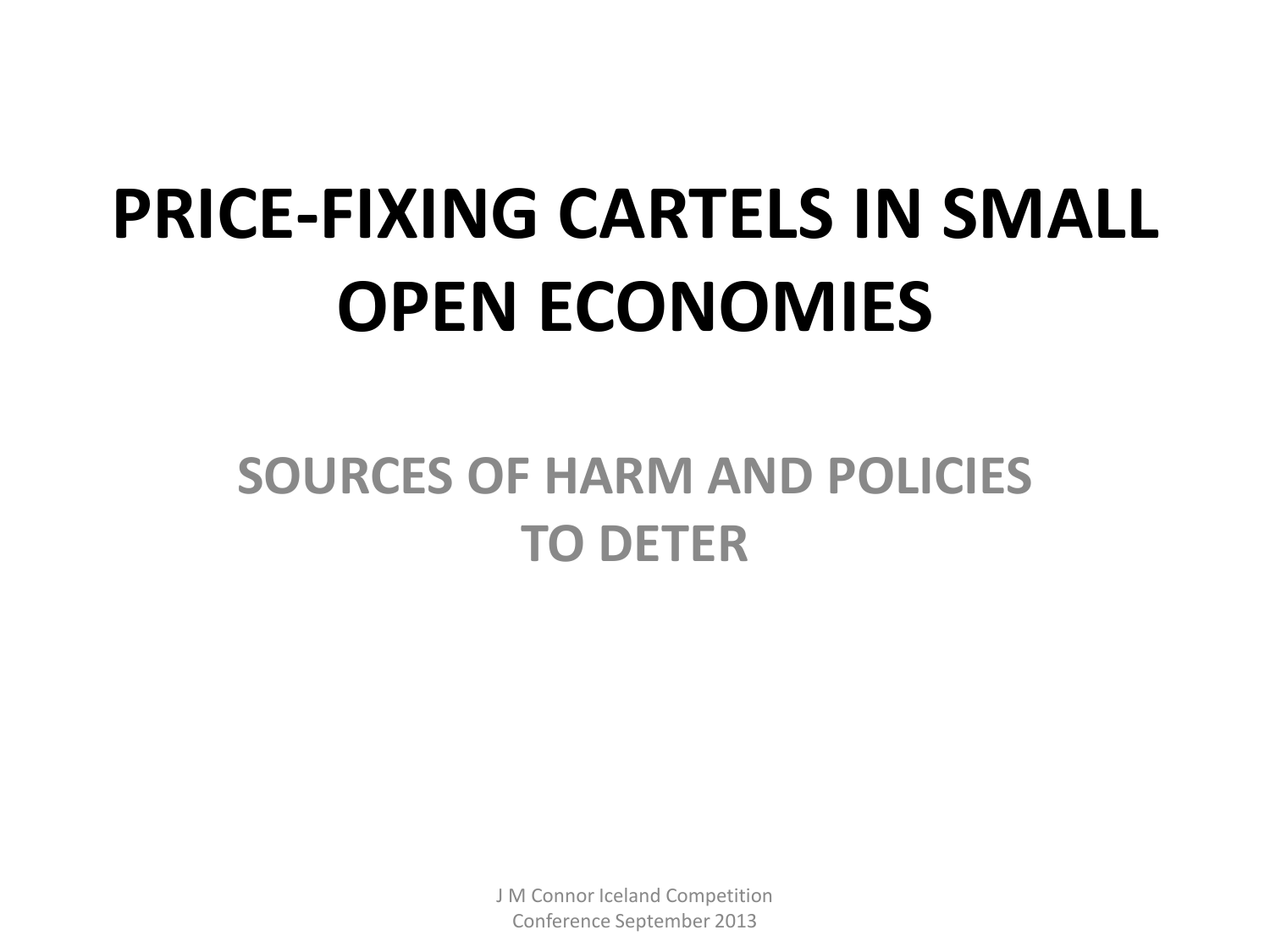# **The General Purpose of Competition/Antitrust Laws Is to Deter**

- To deter what?
- *Repeated Crimes of the Same Kind by the Same Violators* ("Specific" Deterrence)
- Also, when punished, *to act as a bad example* for other would-be criminals so they will avoid that crime ("General" Deterrence)
- Should the goal be to deter absolutely or is there an "optimal" degree of crime that takes into account the costs of operating a justice system?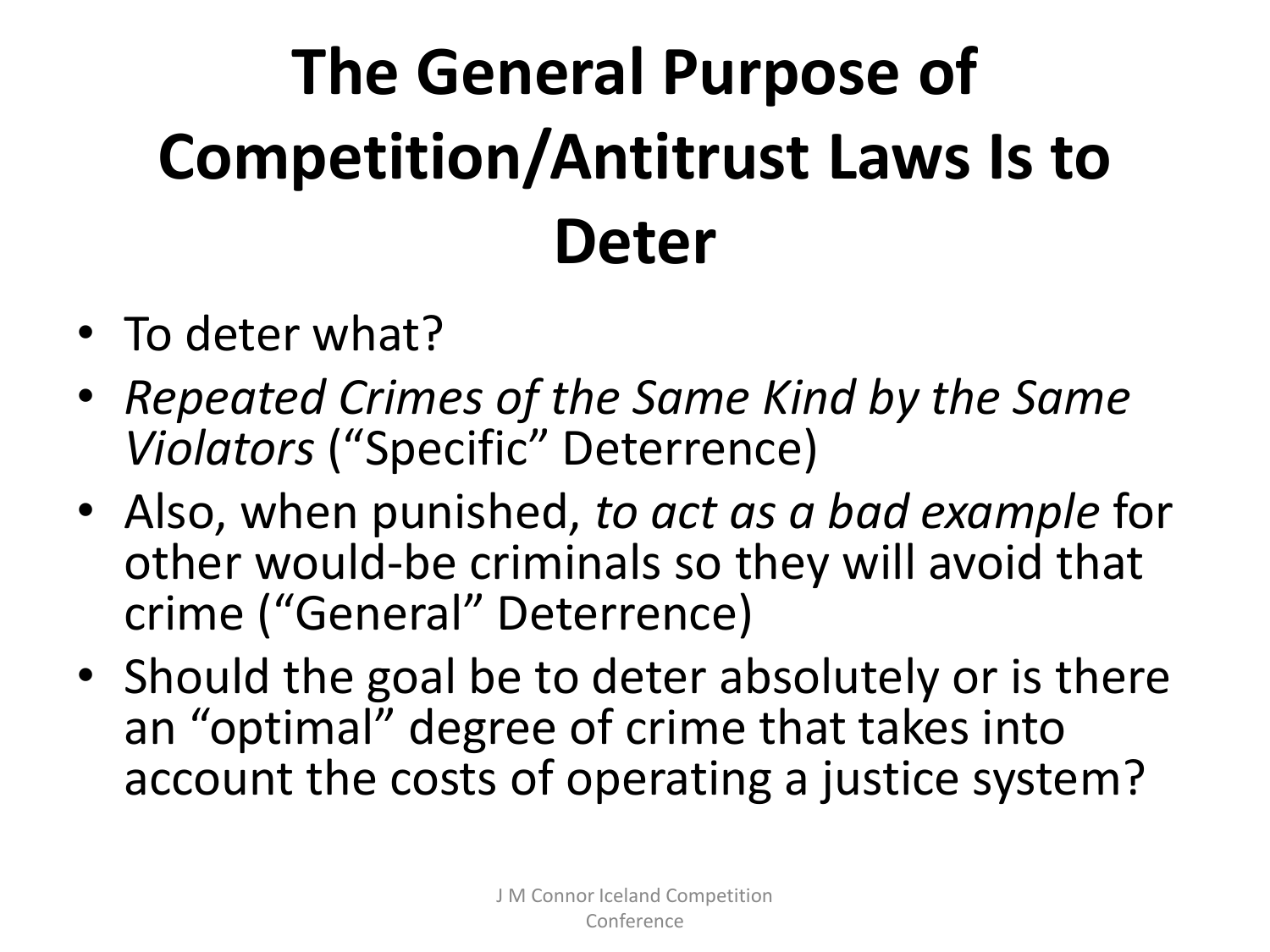#### A unique form of industry "regulation"

- Applies to only a very small range of industries
- (1) oligopolies that have a chance of being reasonably competitive; in practice 3 or more sellers in the same market is necessary to avoid high levels of collusion (*multilateral market power*) or
- (2) monopolies like Microsoft and Google that must be trained to *restrain their use of their unilateral market power*
- Markets that are effectively competitive or that are under state price controls are of no interest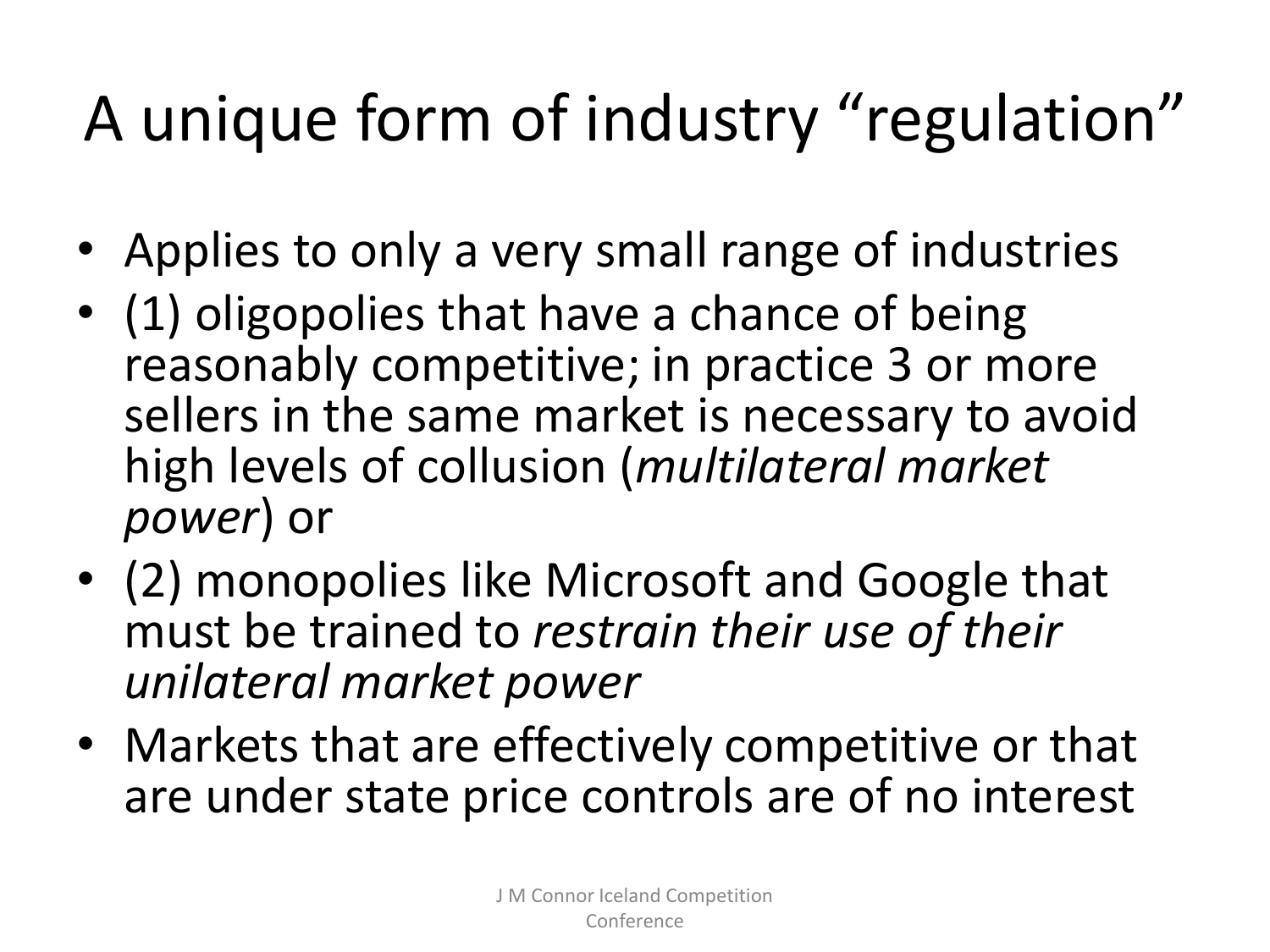# Role of import competition

- The U.S. Constitution of 1789 created the world's first free trade zone.
- The creation of the EU, NAFTA, and many other customs unions lowered trade barriers through treaties in the late 20<sup>th</sup> century.
- The effect was much more price competition in open economies for *tradable goods.*
- However, *non-tradable services* like banking, construction, and distribution unaffected.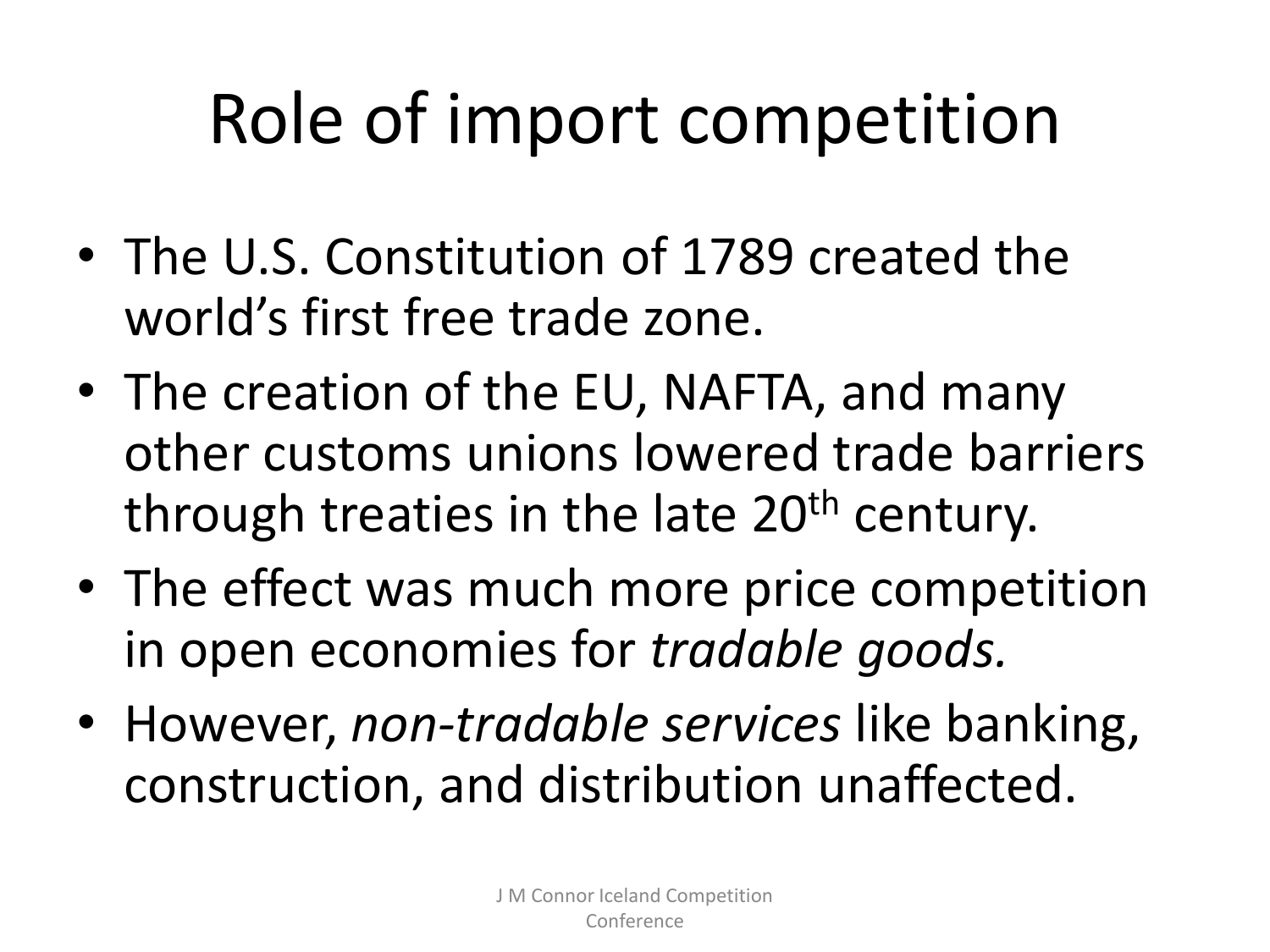## The Paradox of Openness

- The dark side of globalization: profits vanished for dominant national producers, so they formed cartels to restore historical profits.
- The rise of Global Cartels in the early 20<sup>th</sup> century makes customers vulnerable to price injuries through importation.
- Global cartels make monopoly profits in every part of the world they fix prices, but even today, outside of the EU and US, penalties are low.
- The benefits outweigh the costs: CRIME PAYS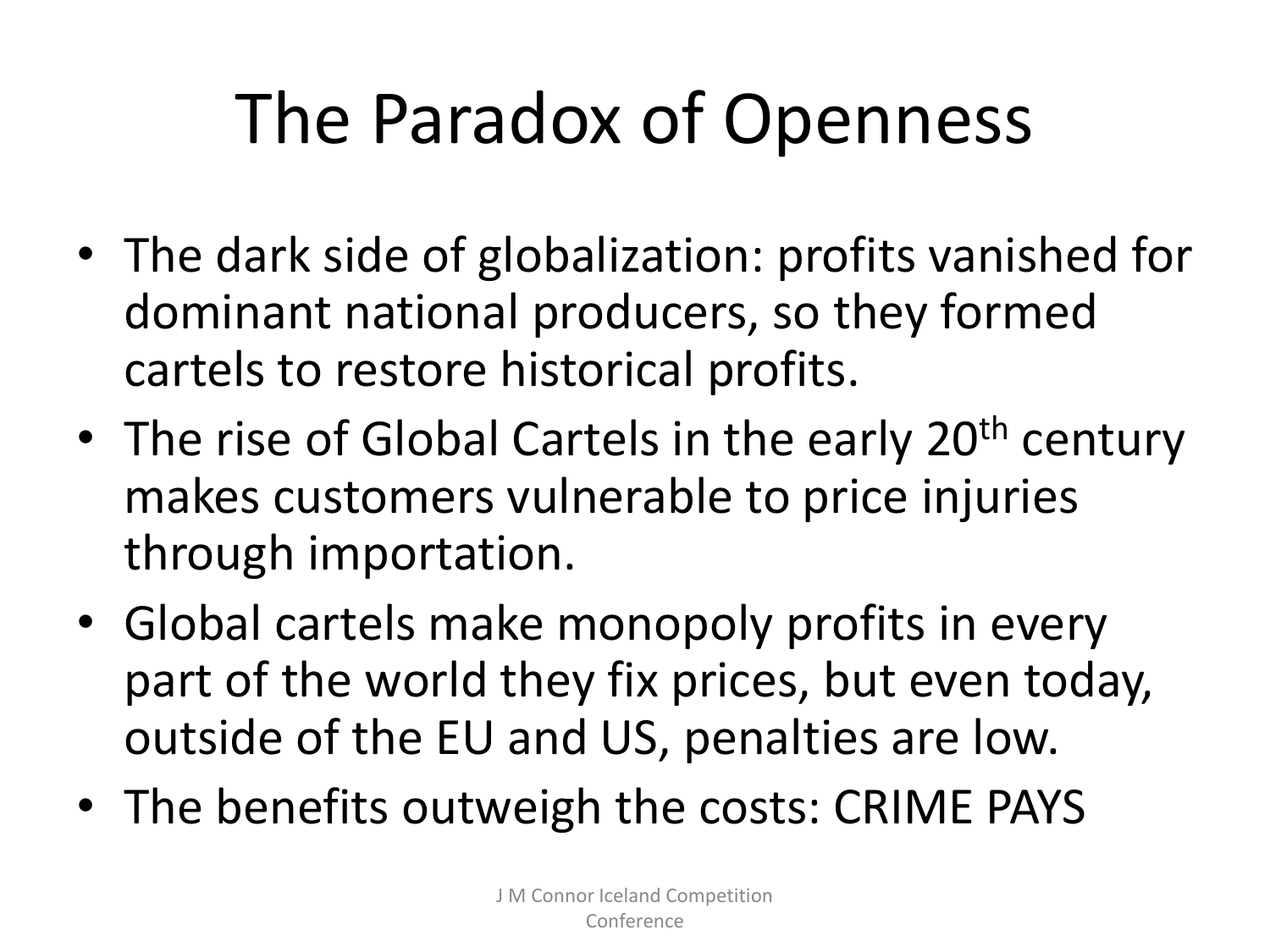#### The Role of Competition Authorities

- First, develop successful methods for detecting secret price fixing & bid rigging – and educating business & government about it.
- Leniency/Amnesty programs, whistleblower bounties, public education
- Second, find the best, long-lasting remedies.
- Financial penalties must exceed profits made; recidivism penalties should be harsh; criminalization of the competition laws has many advantages.
- Competition works best at "arms length". In small economies, special attention must be paid to interlocking directors and cross-ownership.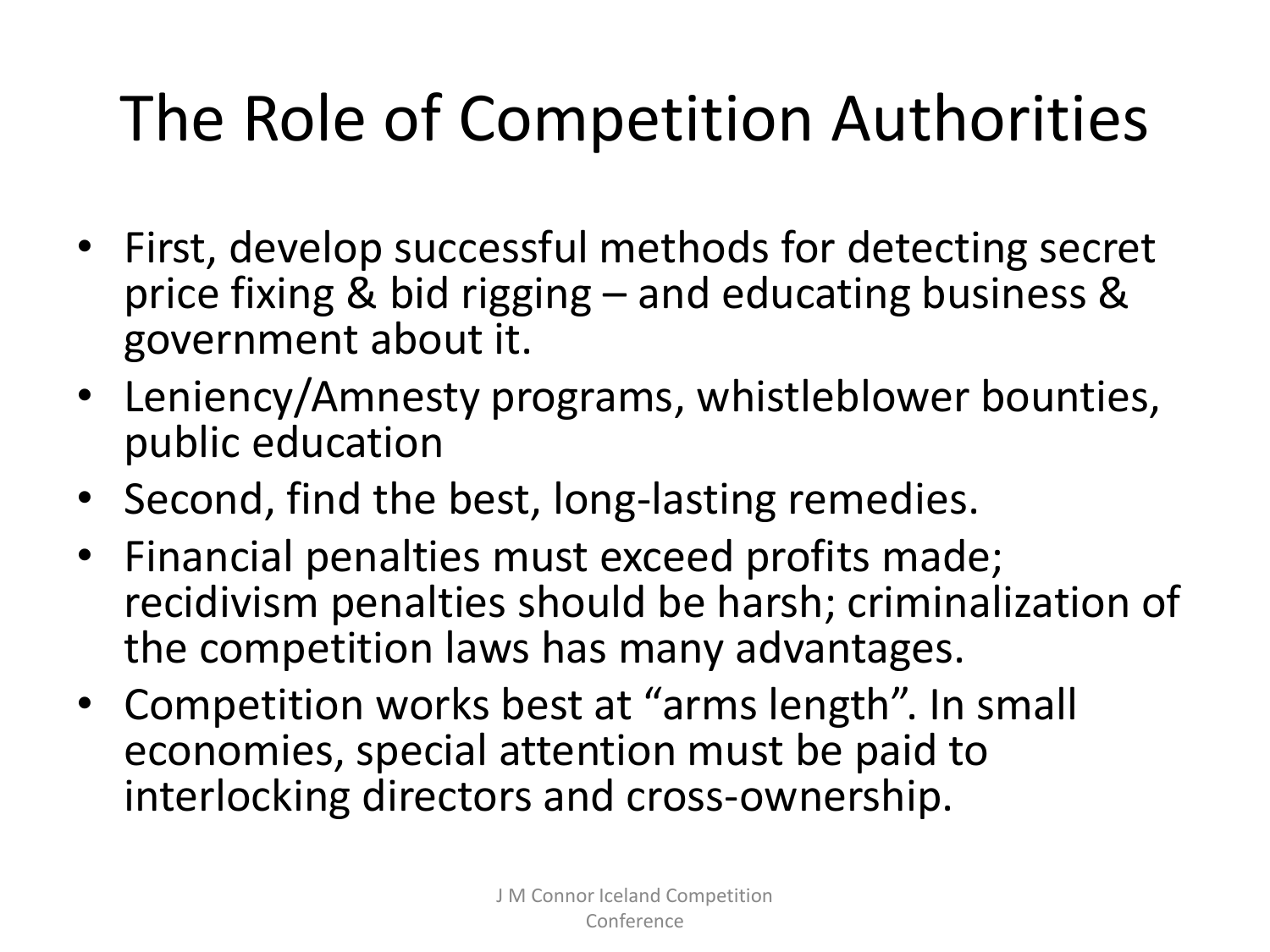# Role of the Private Sector

- Private rights of action are expanding quickly in the EU, but only **single damages** are permitted by law.
- Worse, the legal rules strongly favor defendants: class actions, document discovery, and contingent fees.
- This is unfortunate. In U.S. where "treble damages" allowed, **claimants get only single damages**.
- In EU, if laws says single damages allowed, in practice, I predict recovery will be **50% of compensation.**
- Companies: should institute antitrust training for employees (but, candidly, most not effective)
- Citizens: need help in understanding competition law, assist by complaining to ombudsmen and encouraged to become whistleblowers (with monetary rewards ?).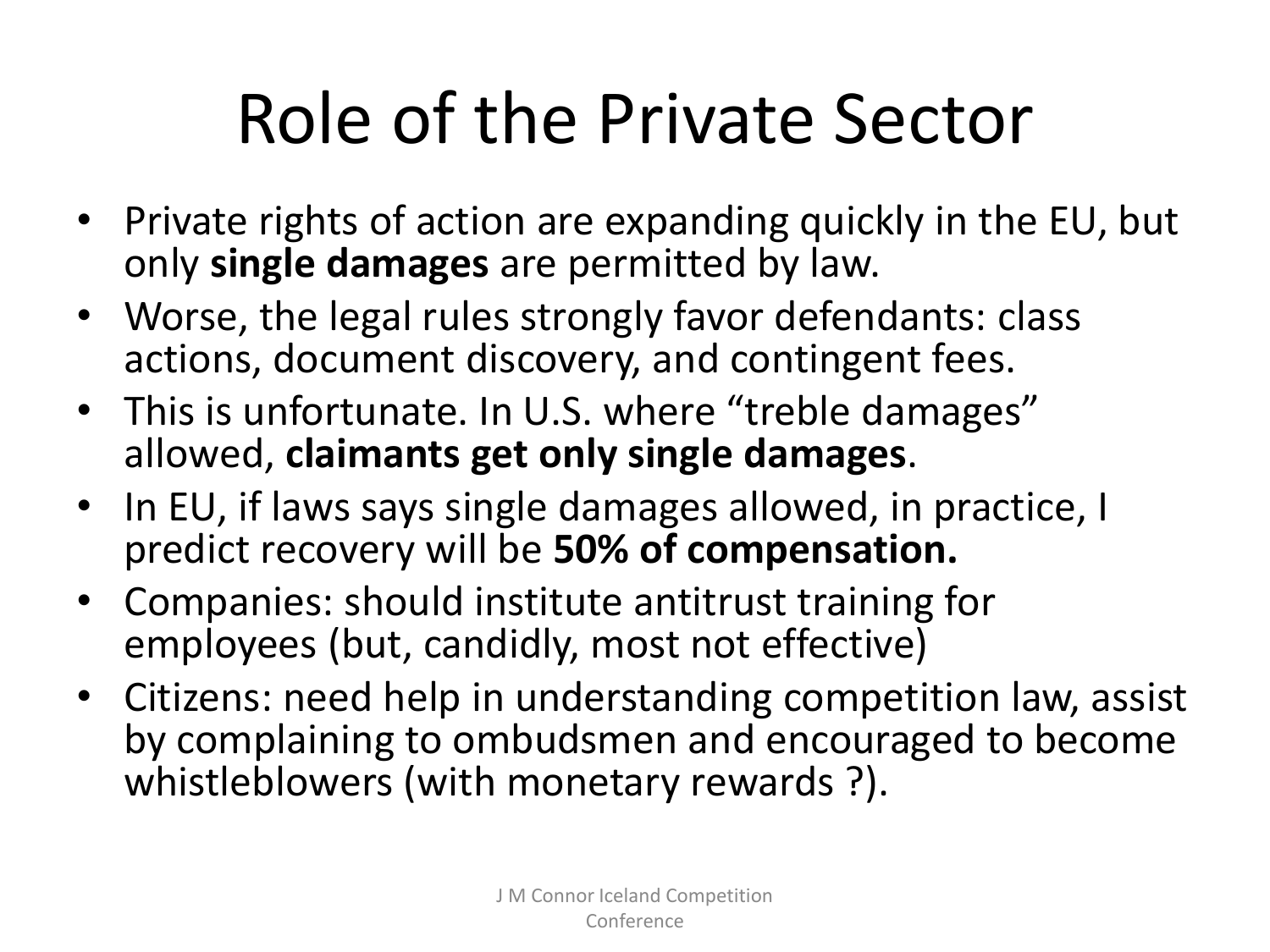#### MY NIGHTMARES ABOUT THE FUTURE OF CARTEL ENFORCEMENT

- Rates of cartel detection rise every year. That must mean **more cartels are being formed**.
- Huge injuries being discovered from new types of cartel: LIBOR/EURIBOR rate-setting. [my preliminary estimate: \$59 trillion damages]
- **Recidivism** also rising: many hundreds, mostly large multinational manufacturing firms. Maybe 2 or 3 an accident, but 20, 30 is a *disease*.
- In the U.S., which has the most severe cartel penalties, I found 73 out of 75 of the penalties were **suboptimal**. Elsewhere, likely worse.